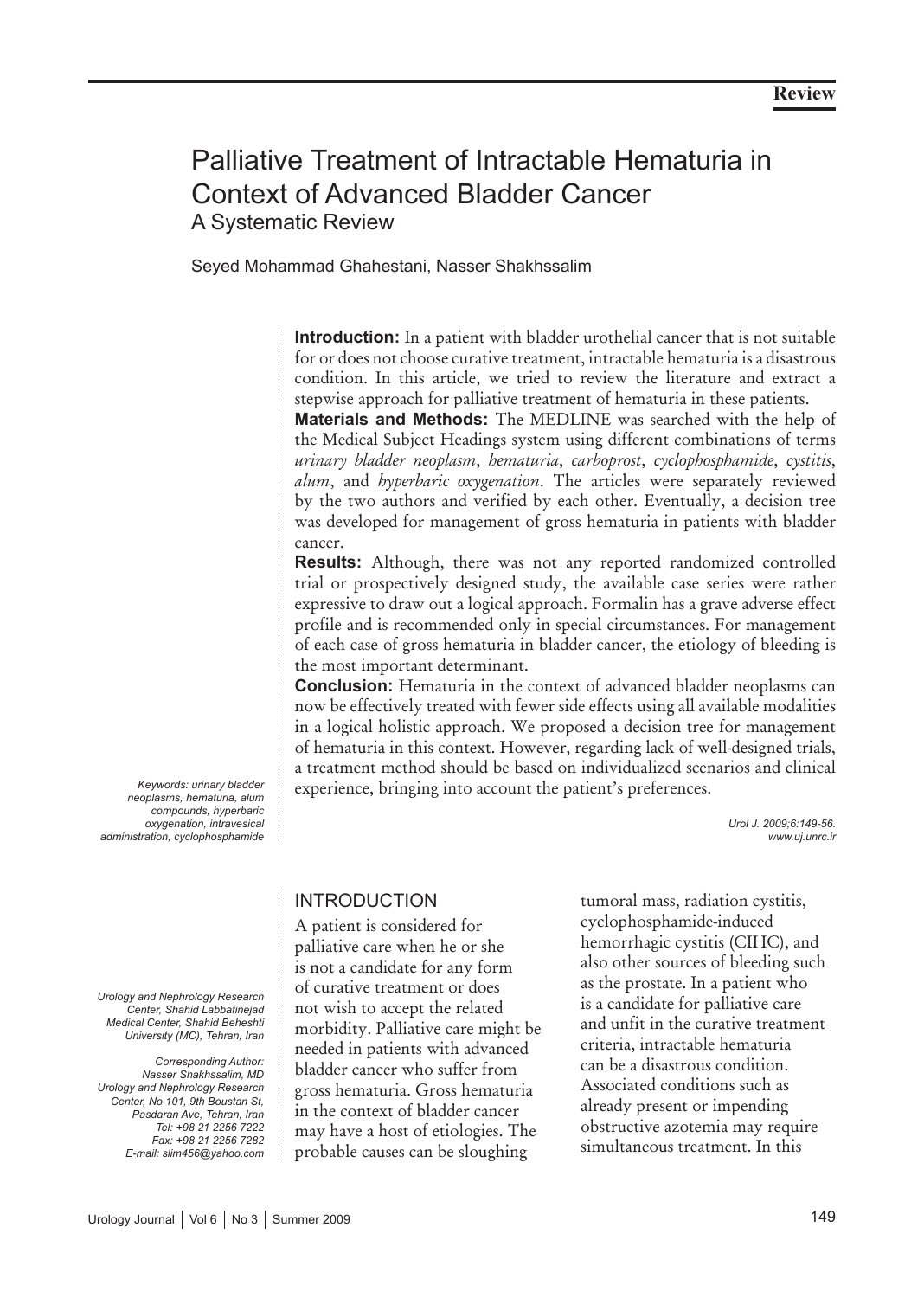article, we tried to collect all available data in the literature concerning this condition, and then, to develop a logical diagram out of the available data, regarding the pitfalls of a lack of randomized controlled trials.

## MATERIALS AND METHODS

The systematic review of the literature was performed in January 2008 through searching the MEDLINE. We employed a search strategy using a combination of the Medical Subject Headings of *urinary bladder neoplasm* and *hematuria*; *carboprost* and *hematuria*; *cyclophosphamide* and *cystitis* and *alum*; and *cyclophosphamide* and *cystitis* and *hyperbaric oxygenation*. The latter three were completed to cover those aspects of CIHC in the setting of other malignancies and the benign conditions. The first one was planned to perform the most sensitive search including all aspects of hematuria in bladder cancer. Initially, 763 results were retrieved, of which 92 were selected and reviewed by 2 urologists. The selected articles were those concerning palliative treatment of gross hematuria in the background of either bladder cancer or radiation cystitis, and also the application of carboprost, alum, or hyperbaric oxygenation in CIHC in the background of any other malignancies or even benign conditions, for instance, Wegener granulomatosis. The term *palliative* was formally used for that group of patients who were not suitable for curative treatment, but temporized with a better quality of life. The search was limited to only humans. No date or language limitations were employed. The two urologists reviewed the full texts and extracted the data and each verified the accuracy of the data extracted by the other. No randomized clinical trials were found among the articles. Regarding the lack of high-quality studies and also expert recommendations surrounding all treatment modalities and situations, a tree diagram for making a logical decision was developed by the authors.

### RESULTS

The most widely used modalities for treatment of gross hematuria due to bladder cancer were arterial occlusion, intravesical formalin

instillation, intravesical alum instillation, hyperbaric oxygenation, urinary diversion, chemoradiation, and intravesical carboprost instillation. Here, we orderly discuss the obtained results for each modality through the aforesaid comprehensive search strategy.

## Arterial Occlusion

There were 7 studies, in total, about arterial occlusion for treatment of intractable hematuria, 2 of which were case reports and the rest were case series.(1-7) In all of the studies, endovascular techniques had been used, except for one in which endovascular technique had been compared to open ligation retrospectively.(1) In 1 case report, superselective endovascular technique had been used.(2) The full text of a Russian article was not available.(1) Overall, arterial occlusion had been performed in 34 patients in different studies. In one study, the technique had been debated with no follow-up except for 2 of the patients. Of 32 patients with follow-up information, 29 had responded completely, defined as complete cessation of gross hematuria. Another patient had responded with less transfusion requirements. The reported side effects were postembolization syndrome and transitory gluteal claudication.<sup>(3)</sup> The etiologies were heterogeneous including sloughing tumoral mass, radiation cystitis, and of the prostate origin. These figures showed a more than 90% rate of response. Despite the lack of homogenous well-designed studies, acceptable response rate could be expected.

### Formalin Instillation

There were 5 studies concerning hematuria treatment with formalin instillation in the literature.(8-12) All of them were case series, and formalin instillation had been performed in a total of 61 patients due to an intractable hematuria in the context of bladder cancer. A 10% solution had been used for irrigatation for a period of about 5 to 30 minutes,  $(8,9)$  except in one study, in which a 1% solution had been used instead, but we could not find a full text of the article. The data of 3 patients were not available. Fiftytwo of 58 patients had responded with complete disappearance of gross hematuria and another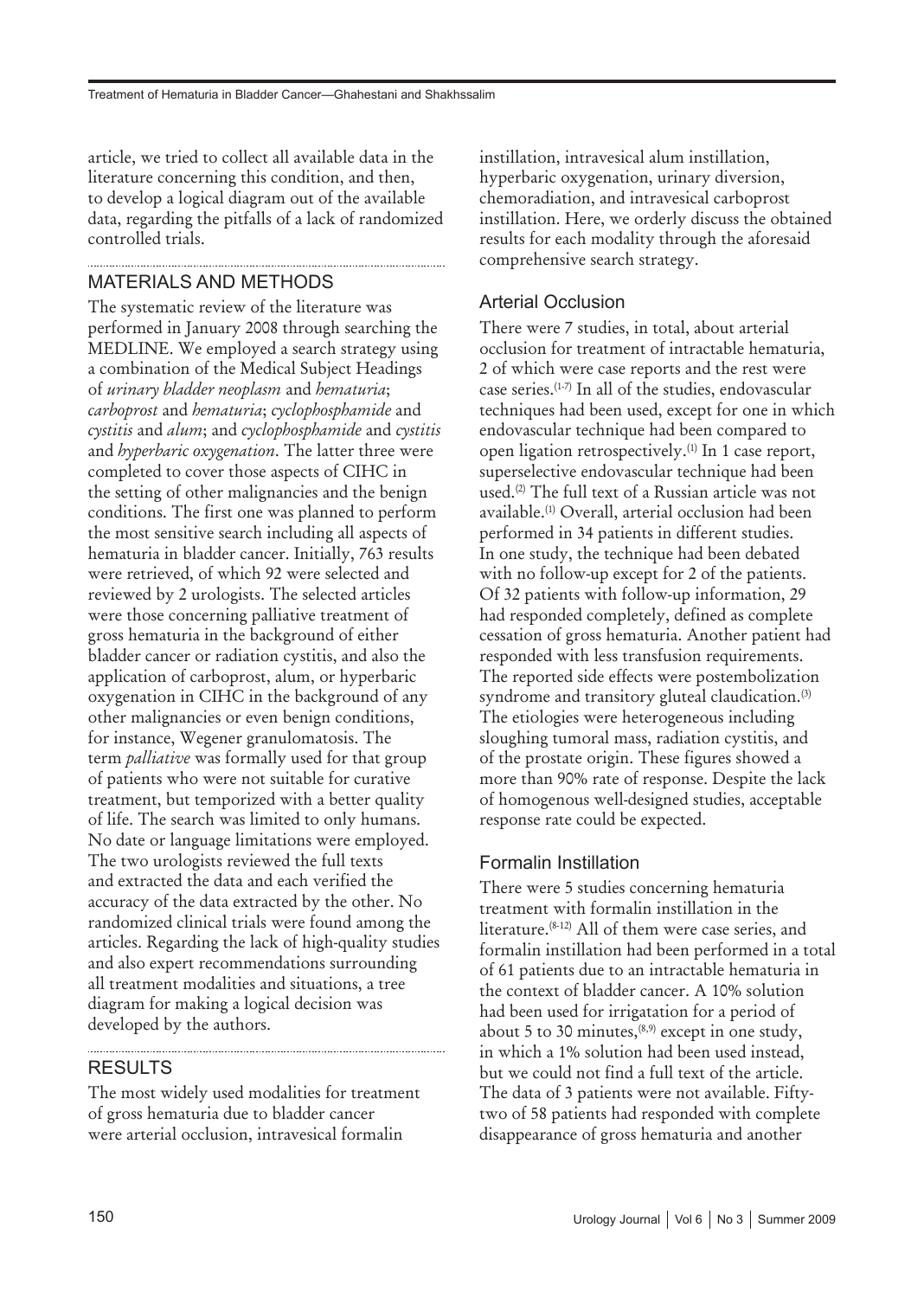one had a decrease in the amount of the required transfusion. Two similar studies had debated the prevalence and the significance of complications.<sup>(8,9)</sup> Of 24 patients in these two studies, 10 died ultimately of kidney failure, 9 developed bladder capacities below 100 mL, 2 had retroperitoneal fibrosis, 3 had incontinence, 4 had severe lower urinary tract symptoms, and 11 died within 3 to 4 months after the treatment or before arresting the hemorrhage. Regarding these data, a severe toxicity and morbidity could be attributed to formalin instillation with the 10% solution. The 1% solution had been studied even less.

### Alum Instillation

There was only 1 case series concerning alum instillation in the context of bladder cancer in this search, with 15 recruited patients.<sup>(13)</sup> A 66% rate of complete response and a 15% rate of partial response had been reported. There was another case report of a death after alum instillation in a patient with chronic kidney failure, $(14)$  and a case report of a tuberculosislike reaction and retroperitoneal fibrosis.<sup>(15)</sup> There were also a case series of 4 patients with CIHC and concomitant renal insufficiency in the setting of a blood malignancy who suffered aluminum encephalopathy after intravesical alum instillation.(16) Nonetheless, alum instillation seemed to be effective in both radiation cystitis and sloughing tumoral mass.<sup>(13)</sup>

### Hyperbaric Oxygen Therapy

In 3 case series, 108 patients had been recruited, all with radiation cystitis.<sup>(17-19)</sup> At least, 20 sessions of 100% oxygen had been completed, with a pressure of 3 bars, each lasting for 90 minutes. Overall, 92 patients had responded with the complete cessation of their gross hematuria that establishes an 85% success rate. The treatment seems to have no adverse effect; however, economical disadvantages and the need for multiple treatment sessions are the major concerns.<sup>(17-19)</sup>

#### Intravesical Carboprost Tromethamine Instillation

Five articles were found in literature concerning carboprost (prostaglandin F2 alpha) instillation

in the setting of hematuria.(20-24) There were 2 case series recruiting 18 and 4 patients, respectively, with different protocols; however, the majority of them had received 0.4 mg/dL to 1.0 mg/dL of carboprost tromethamine for 2 hours, 4 times per day, alternating with continuous saline bladder irrigation for 2 hours, during 4 to 5 days.  $(20,21)$ Both of these case series included CIHC and the only 2 studies concerning radiotherapy-induced cystitis were case reports. In 2 case series, 12 of 22 patients had responded completely, of whom 5 patients had required multiple courses of treatment to establish a success rate of 54%, and 8 of 22 patients had responded with decreased transfusion requirement, establishing a success rate of 36% for partial response. With the exception of a bladder spasm, no other side effects had been reported in those studies.

### Urinary Diversion

Urinary diversion excludes the bladder from the urinary tract, making it a relatively closed system with internal blood tamponade and preventing further blood loss. It also averts continuous contact of the fragile hemorrhagic mucosa of the bladder with urine urokinase. Moreover, it makes the bladder amenable to other treatment modalities such as formalin instillation that otherwise encounter with cumbersome complications, namely, bladder contracture and ureteral fibrosis. There was only 1 study recruiting 16 patients with heterogeneous etiologies.(25) Eleven patients had responded with complete cessation of hematuria and 3 patients had experienced decreased transfusion requirements, establishing a response rate of 87%.

### Chemoradiation

In 1 study, 7 people with either hematuria or progressive azotemia had been recruited, all of whom had responded to palliative doses of radiation.<sup>(26)</sup> Although the studies in this regard seemed even more scarce, it was logical that reducing the tumor mass would lead to a decrease in hematuria; however, the side effects of chemoradiation might provide further reasons for a new cascade of hematuria. Nevertheless, hematuria induced by radiation or alkylating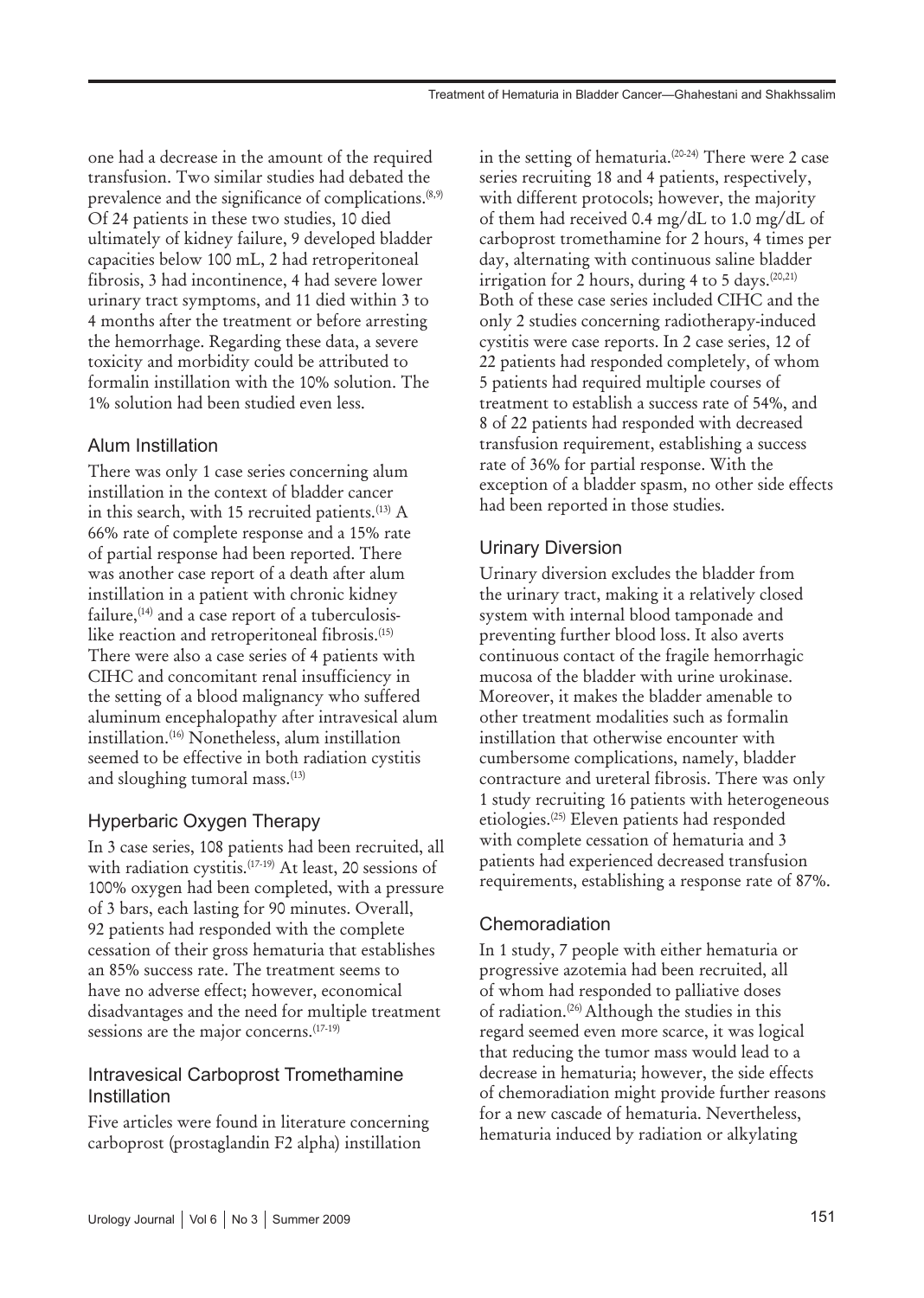agents treatable by other measures is similarly debated.

#### Palliative Cystectomy

Many of the patients who were chosen for palliative care were those presumptively believed surgically unsuitable for cystectomy.<sup>(27)</sup> The point was that those patients were the cases in whom achieving a negative surgical margin or a tumor-free state was difficult or impossible. Some of those patients might be suitable for palliative cystectomy, or probably, we had to accept the difficulties and complications because of the disastrous consequences of the tumor. In this search, we found 1 study by Zebic and colleagues,(27) published in 2005, in which 53 patients had been recruited for cystectomy, 6 of whom for a palliative goal. Two of the patients died early and the other 5 suffered grave complications. Nonetheless and as a last resort, palliative cystectomy might be inevitable. The concept of palliative cystectomy has changed recently with the advent of neoadjuvant chemotherapy.

#### Treatment of Cyclophosphamide-induced Hemorrhagic Cystitis

Cyclophosphamide-induced hemorrhagic cystitis occurs in 2% to 40% of patients treated with cyclophosphamide.<sup>(28)</sup> Histologically, cyclophosphamide- and busulfan-induced bladder damage is similar to radiation cystitis.(29) Therefore, it is thought that the same modalities effective in radiation cystitis might be effective in CIHC, too. There was 1 case series comprising of 5 patients with follow-up periods ranging from 5 to 10 months for CIHC, who had been treated with alum. Three patients responded with complete remission of hematuria.(30) A similar case report has been published, as well.<sup>(31)</sup> As previously mentioned, a case series of 4 patients with CIHC and renal insufficiency was available who had suffered from encephalopathy after alum instillation.<sup>(16)</sup>

Concerning hyperbaric oxygenation as a treatment method for CIHC in humans, there were 6 case reports in the context of the ovarian cancer, peripheral stem cell transplantation, and

Wegener granulomatosis.<sup>(32-37)</sup> In addition, there were studies on hyperbaric oxygenation in rat and guinea pig models with CIHC.<sup>(38,39)</sup> In some of the studies, a preventive effect for hyperbaric oxygenation was denied and a healing-promoting effect was confirmed.<sup>(38,39)</sup> In some other studies, a preventive and therapeutic effect was confirmed in conjunction with mesna.<sup>(28,39,40)</sup>

#### **DISCUSSION**

Intractable hematuria in the context of bladder cancer is a rather disastrous condition. Candidates for curative treatment are planned for an immediate treatment to be unburdened of both hematuria and cancer at the same time. Those not suitable for curative treatment still have to face the diverse aspects of hematuria. A host of etiologies for hematuria in these cases could be logically speculated. Sloughing tumoral mass and the side effects of treatment, such as radiation cystitis and CIHC are of potential causes. There may also be other sources of bleeding such as the prostate or simultaneous ureteropelvic cancer. The most debated modalities for treatment of this condition are: arterial occlusion (either endovascular selective or superselective and the open technique), intravesical formalin instillation, intravesical alum instillation, hyperbaric oxygen therapy, and intravesical carboprost instillation (prostaglandin F2 alpha) in CIHC. In cases of sloughing tumoral mass, palliative-dose radiation has been proposed, too. No randomized controlled trial or well-designed prospective studies on this subject were found in this review, presumably because of the relative rarity of the occasion or urologists' focus on curative strategies of bladder cancer. Furthermore, no comprehensive review was found covering all modalities and aspects of treatment in the literature. Nevertheless, the available data seemed guiding to a logical deduction determining a stepby-step approach to these patients.

Arterial occlusion seems a modality coping with all etiologies with a response rate of about 90%. The endovascular technique is a less-invasive method with minimal complications in both selective and superselective approaches.<sup>(2)</sup> The open technique can be applied when other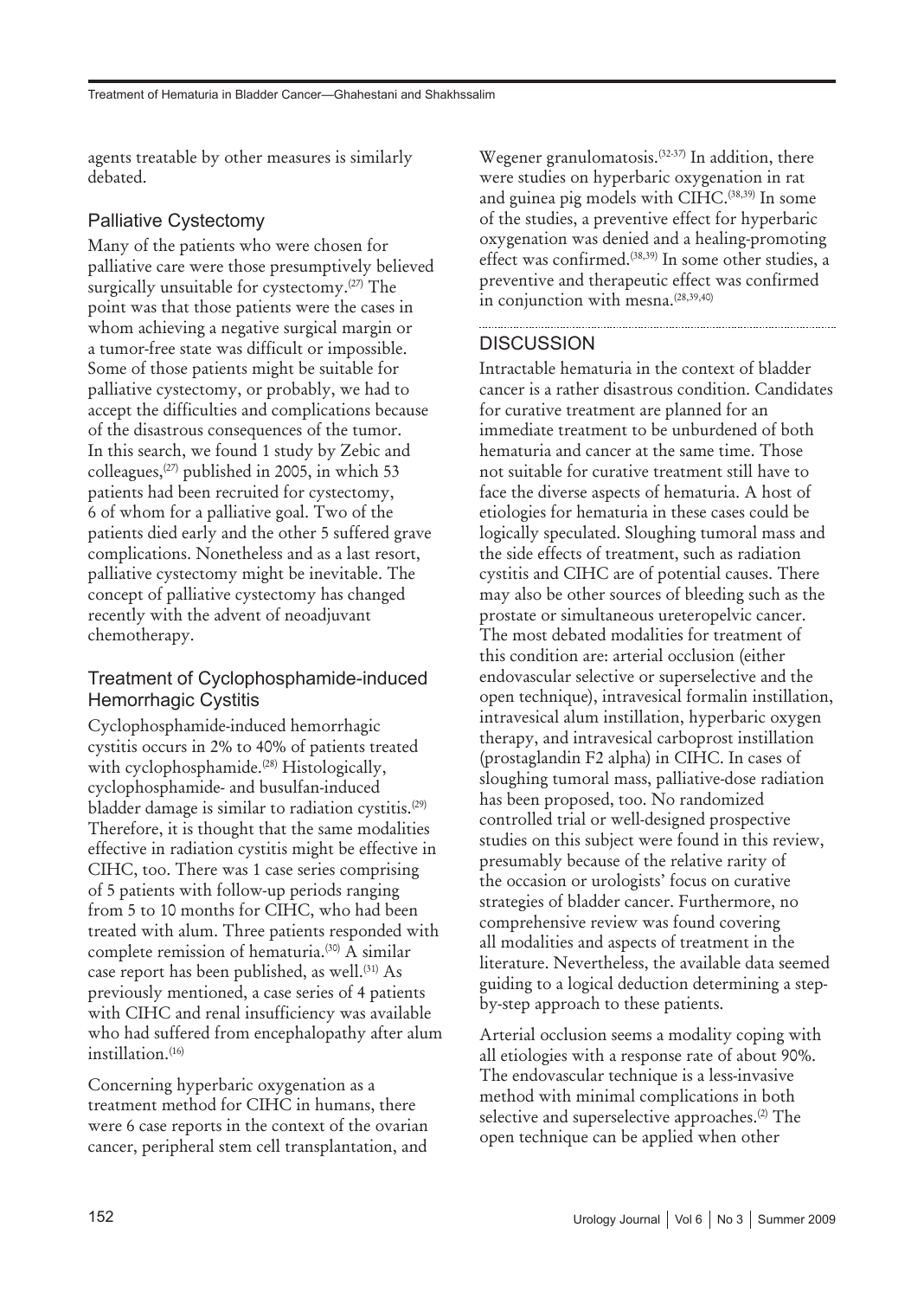concomitant problems (eg, azotemia) is needed to be treated with urinary diversion either with an ileal conduit or bilateral cutaneous ureterostomy. This is what is called "a combined approach" or "bladder urovascular segregation" which also makes the bladder amenable to further otherwise aggressive treatment, namely intravesical formalin instillation. This approach is a way to evade the more morbid treatment of palliative cystectomy.

Formalin instillation seemed to result in a response rate of 90% with consecutive instillations; however, it is associated with roughly 100% rate of significant complications such as kidney failure, retroperitoneal fibrosis, considerable reduced bladder capacity, and severe lower urinary tract symptoms. In one study, a 1% solution was suggested instead of the usual 10% solution to reduce the complications, but we were unable to find the full text of the article. $(10)$ Overall, we do not recommend formalin instillation in case of the availability of other measures except in the following scenarios: (1) if a previous combined approach or urinary diversion has been used to evade the potential complications of formalin instillation; and (2) in cases of radiation cystitis if severe fibrosis of the bladder wall is already present and surgical handling of the abdomen is difficult and other measures have failed.

The articles concerning alum instillation comprised the etiologic spectrum of sloughing tumoral mass, radiation cystitis, and CIHC. The achieved response rate was around 80% with sparse reports of complications such as ureteral fibrosis and tuberculosis-like reactions.(15) Yet, 6 cases of aluminum toxicity and death were reported, all harboring a component of renal insufficiency. Hence, in the cases of concomitant renal insufficiency, we recommend that using of alum instillation be avoided, and other effective measures be exploited instead. Otherwise, alum instillation seems a very effective and inexpensive method with the least morbidity.

Hyperbaric oxygenation has been reported to be effective in cases of radiation cystitis and CIHC. However, no reports of its application in the case of sloughing tumoral mass were available. Overall, 108 patients had been assigned for

hyperbaric oxygenation with a response rate of 85%. All these patients had radiation cystitis. There were also 6 case reports on the patients with CIHC. The preventive role of hyperbaric oxygenation in cases of CIHC, with or without mesna, remains controversial in spite of promising studies on animals.(28,38-40) However, this modality is not ubiquitous, and also it is expensive and needs at least 20 sessions of treatment.

Carboprost was mainly used in cases of CIHC with a response rate of about 90%. Overall, 22 patients had undergone carboprost instillation, of whom 12 responded completely, 5 required multiple treatment courses, and 8 responded with decreased transfusion requirements. There were only 2 case reports of its usage in radiation cystitis; therefore, the evidence is too frail to recommend its usage in such circumstances, but considering the histological similarities of CIHC and radiation cystitis, its efficacy in cases of radiation cystitis seems likely.

Hyperbaric oxygenation and carboprost have not been used in cases of sloughing tumoral mass, but alum and formalin instillation have been shown effective in these circumstances. In only 1 study on 16 patients, urinary diversion was used with a response rate of 87%. Despite lack of extensive studies in this area, it looks practical because of two obvious advantages: (1) this procedure simultaneously treats present or imminent obstructive azotemia that is also a source of significant associated morbidity; and (2) the procedure leave us free to use other kinds of treatment modalities that are otherwise strongly morbid, ie, formalin instillation or extensive intravesical cautery.

Palliative cystectomy remains as the last resort to be considered. Although, by definition, achieving a free surgical margin with a curative intent may be impossible in most of these patients, a rough ablative procedure may be inevitable. However, in one study, cystectomy was a morbid and lethal procedure.(27) We must keep in mind that many cases previously thought to be inoperable are now suitable candidates for the curative surgery after neoadjuvant chemotherapy. In the only one available study, 7 patients underwent a radiotherapy session with a single dose of 1000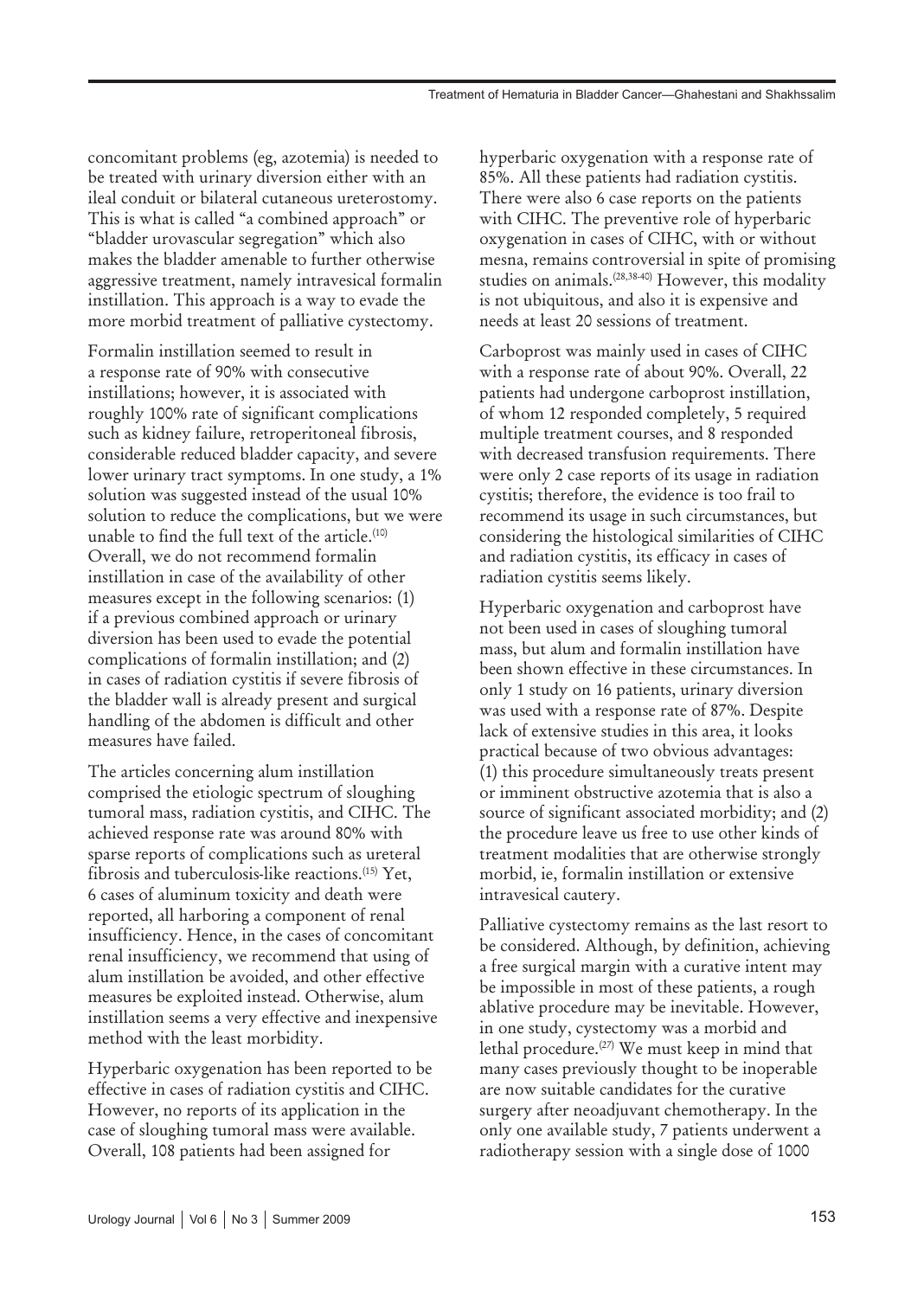rad for either intractable hematuria or azotemia that yielded a good response rate.<sup>(26)</sup> However, chemoradiation may cause a new cascade of events leading again to hematuria. Therefore, this method is particularly suitable when there are other indications for chemoradiation such as bothersome metastases.

#### Can We Have a Decision Tree With Present Knowledge?

Concerning the lack of well-designed controlled studies comparing the efficacy of the available modalities for treatment of hematuria in bladder cancer, our choices can be prioritized with respect to the adverse effects, expenses, and usages reported in the literature. Among the modalities alum instillation seemed the least expensive and the most innocuous, subject to taking precautions in cases of renal insufficiency. As mentioned, alum has been used in cases of sloughing tumoral

mass, radiation cystitis, and CIHC. Hyperbaric oxygenation, on the other hand, has not been used in cases of sloughing tumoral mass. This modality is expensive and needs multiple sessions. Moreover, concomitant problems in these cases, such as azotemia or urinary incontinence, may need to be addressed simultaneously with an open approach. If there is no such a concomitant problem, radiologic hypogastric artery occlusion seems the least invasive. Formalin instillation, though the first thought passing the minds of urologists encountering with such patients, has a grave adverse profile, and thus, should be considered as the last resort here. Nevertheless, when previous diversion has been done, many of these complications can inherently be avoided. Formalin instillation can also be used in an already fibrotic bladder after radiation with least additional side effects; however, the danger of bladder perforation and retroperitoneal fibrosis



Decision tree for therapeutic approach to intractable hematuria in advanced bladder malignancy.

†Combined approach includes simultaneous Supravesical diversion and hypogastric artery ligation through a single inferior midline incision or laparoscopy.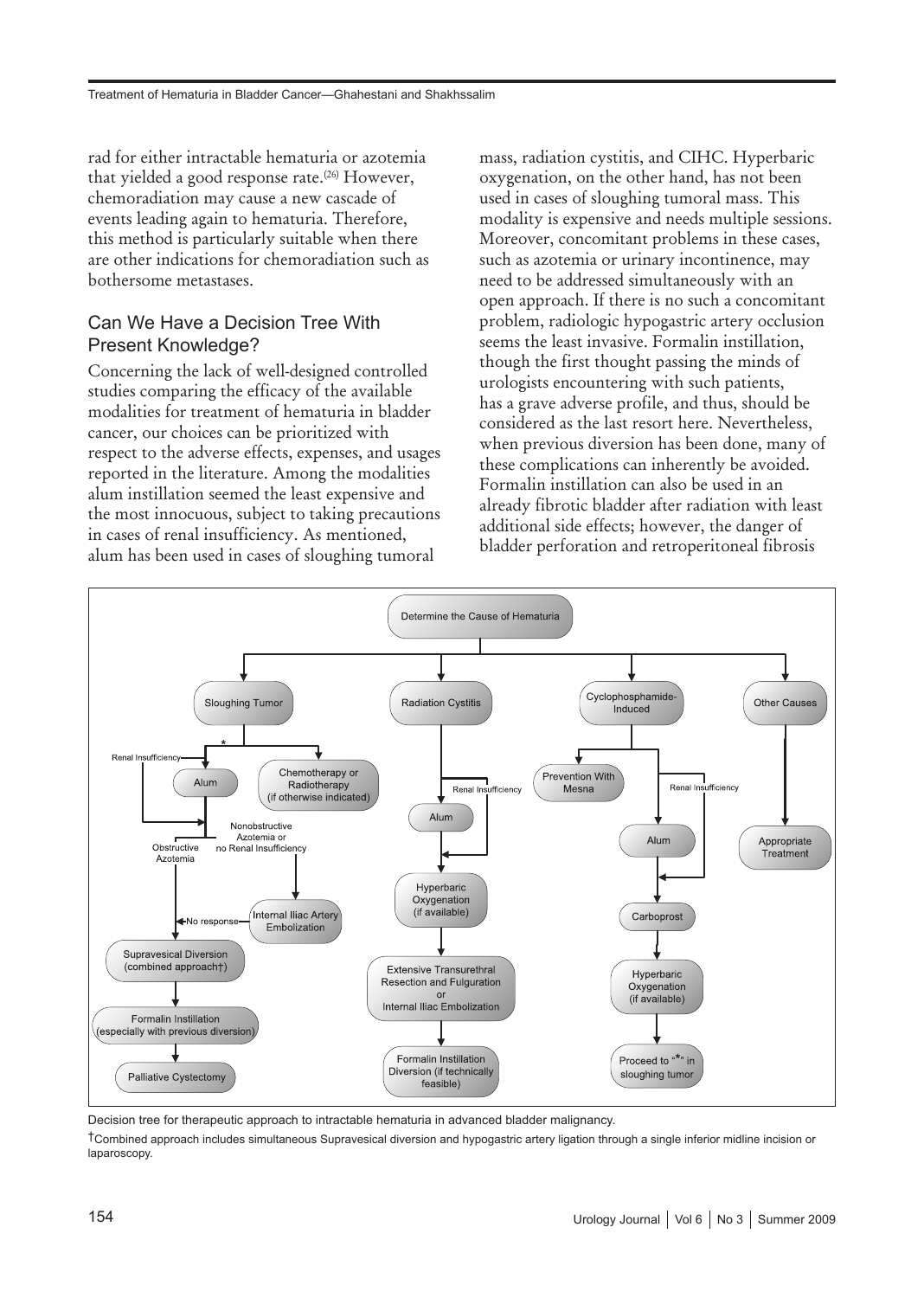is still present. In cases of radiation cystitis, open approaches are pushed to the end of the row, due to difficulties of open surgical technique and healing in these patients. In CIHC, carboprost instillation is an alternative worth to be considered. Collecting these data in a diagram, a decision tree can be developed despite the mentioned paucity of data in this regard (Figure).

Until stronger evidence in the form of welldesigned randomized controlled trials are available, decision on a treatment method should be based on individualized scenarios and the clinical experience, also bringing into account the patients' preferences. Nonetheless, on the way of decision-making process, the general health and also the consent of the patient should be strongly taken into consideration.

#### **CONCLUSION**

A single-modality approach to palliative treatment of hematuria in bladder cancer must be discarded now. In any specific case, the exact etiology of bleeding is the most important determinant. Comorbidities are other significant factors in making a decision. Formalin should no longer be universally used except in those cases with previous urinary diversion or failed combined approach. Alum should not—if ever—be used in patients with renal insufficiency. Hyperbaric oxygenation has not been used in patients with sloughing tumoral mass yet. Present or imminent azotemia is a strong determinant and must be taken into consideration for a holistic approach. We hope with the proposed decision tree, fewer persons fall in the category of more morbid treatment options and are benefited with a better quality of life.

#### CONFLICTS OF INTEREST

None declared.

#### REFERENCES

- 1. Granov AM, Anisimov VN, Grinval'd VA, Ryzhkov VK, Borisova NA. [Roentgenological-endovascular occlusion and ligation of internal iliac arteries in bleeding tumors of the bladder]. Vestn Khir Im I I Grek. 1985;135:51-5. Russian.
- 2. De Berardinis E, Vicini P, Salvatori F, Sciarra A, Gentile V, Di Silverio F. Superselective embolization of

bladder arteries in the treatment of intractable bladder haemorrhage. Int J Urol. 2005;12:503-5.

- 3. Rodriguez-Patron Rodriguez R, Sanz Mayayo E, Gomez Garcia I, et al. [Hypogastric artery embolization as a palliative treatment for bleeding secondary to intractable bladder or prostate disease]. Arch Esp Urol. 2003;56:111-8. Spanish.
- Arguelles Salido E, Medina Lopez RA, Iglesias Lopez A, Congregado Ruiz CB, Peiro de las Heras J, Pascual del Pobil Moreno JL. [Selective arterial embolization in the treatment of intractable hematuria]. Arch Esp Urol. 2005;58:453-7. Spanish.
- 5. Li BC. [Internal iliac artery embolization for the control of severe bladder and prostate haemorrhage]. Zhonghua Wai Ke Za Zhi. 1990;28:220-1, 53. Chinese.
- 6. McIvor J, Williams G, Southcott RD. Control of severe vesical haemorrhage by therapeutic embolisation. Clin Radiol. 1982;33:561-7.
- 7. Bruhl P, Thelen M. [Selective transfemoral embolization of the internal iliac artery in carcinoma of the bladder (author's transl)]. Dtsch Med Wochenschr. 1978;103:737-9, 47. German.
- 8. Giannakopoulos X, Grammeniatis E, Chambilomatis P, Baltogiannis D. Massive haemorrhage of inoperable bladder carcinomas: treatment by intravesical formalin solution. Int Urol Nephrol. 1997;29:33-8.
- 9. Ferrie BG, Rundle JS, Kirk D, Paterson PJ, Scott R. Intravesical formalin in intractable haematuria. J Urol (Paris). 1985;91:33-5.
- 10. Proca E, Popescu E. [Formolization of the bladder mucosa for hemostatic purposes]. Rev Chir Oncol Radiol O R L Oftalmol Stomatol Chir. 1980;29:253-7. Romanian.
- 11. Servadio C, Nissenkorn I. Massive hematuria successfully treated by bladder irrigations with formalin solution. Cancer. 1976;37:900-2.
- 12. Kumar S, Rosen P, Grabstald H. Intravesical formalin for the control of intractable bladder hemorrhage secondary to cystitis or cancer. J Urol. 1975;114:540-3.
- 13. Arrizabalaga M, Extramiana J, Parra JL, Ramos C, Diaz Gonzalez R, Leiva O. Treatment of massive haematuria with aluminous salts. Br J Urol. 1987;60:223-6.
- 14. Shoskes DA, Radzinski CA, Struthers NW, Honey RJ. Aluminum toxicity and death following intravesical alum irrigation in a patient with renal impairment. J Urol. 1992;147:697-9.
- 15. Braam PF, Delaere KP, Debruyne FM. Fatal outcome of intravesical formalin instillation, with changes mimicking renal tuberculosis. Urol Int. 1986;41:451-4.
- 16. Murphy CP, Cox RL, Harden EA, Stevens DA, Heye MM, Herzig RH. Encephalopathy and seizures induced by intravesical alum irrigations. Bone Marrow Transplant. 1992;10:383-5.
- 17. Corman JM, McClure D, Pritchett R, Kozlowski P, Hampson NB. Treatment of radiation induced hemorrhagic cystitis with hyperbaric oxygen. J Urol. 2003;169:2200-2.
- 18. Bevers RF, Bakker DJ, Kurth KH. Hyperbaric oxygen